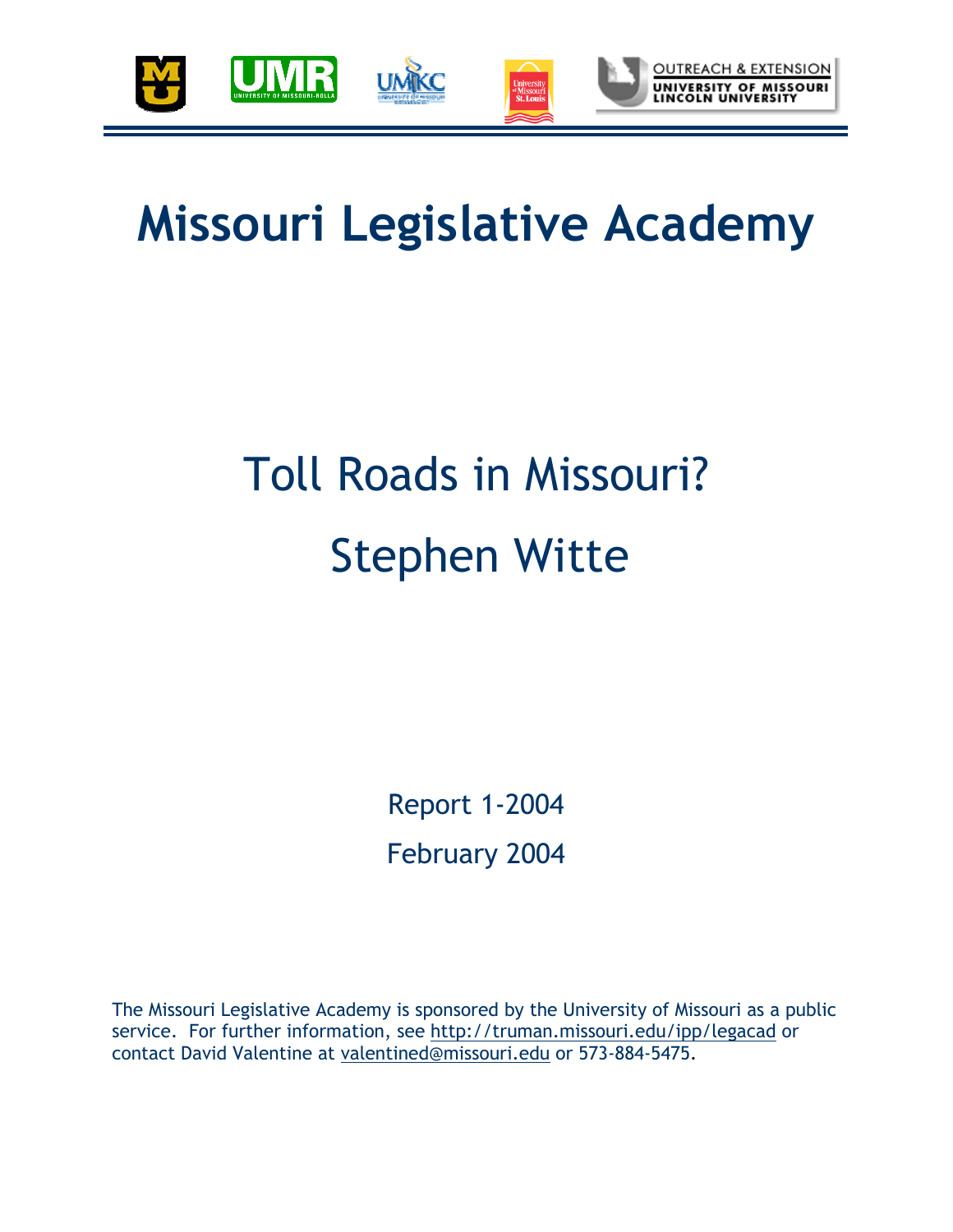

## **Missouri Legislative Academy**

### Toll Roads in Missouri? Stephen Witte<sup>1</sup>

Report 1-2004 **February 2004** 

#### *A. Introduction*

In the past few years, Missouri legislators have been considering whether the state should implement toll roads. Historically, Missouri and other states have funded transportation projects on a "pay-as-you-go" basis, paying for construction, maintenance and administration as money became available from traditional user fees such as gas tax revenues and registration fees. Today, however, there are toll roads in 29 states and they bring in approximately \$4 billion a year.<sup>2</sup> Given Missouri's current situation with transportation financing, toll roads might be one avenue in addressing some of our highway needs. Toll roads, however, should not been seen as a panacea for financing all of our transportation needs. Toll roads are typically not very popular with Missouri voters, and since all roads in Missouri cannot become toll roads, toll roads are at best a limited source of new revenue.

Several bills and resolutions have been introduced to authorize toll roads in Missouri in the 2004 session. The reader is encouraged to review the House and Senate web pages for additional information at www.house.mo.gov and www.senate.mo.gov. 3

#### *B. History of Toll Roads*

Tolls go back to beginnings of civilization and commerce. Toll roads in India are mentioned in ancient texts from the  $4<sup>th</sup>$  century BC. In the early  $18<sup>th</sup>$  century, England passed a series of laws to allow the formation of toll road companies, known as "turnpikes."<sup>4</sup> By the early 1800s, Britain had 24,856 miles of toll roads.

 <sup>1.</sup> Stephen Witte is a Staff Attorney in the Division of Research for the Missouri State Senate.

<sup>2.</sup> Matt Sundeen and James Reed, "Is it the End of Pay-As-You-Go in Transportation Finance?" *State Legislatures Magazine*, National Conference of State Legislatures, April 2000.

<sup>3.</sup> Resolutions and bills authorizing toll roads include SJR 31, SJR 38, SB 855, SB 958, HJR 31, HJR 34 and HB 857 (2004).

<sup>4.</sup> The companies were named turnpikes because the companies used pikes or spear-like bars to block passage on the roads unless the individual paid his toll.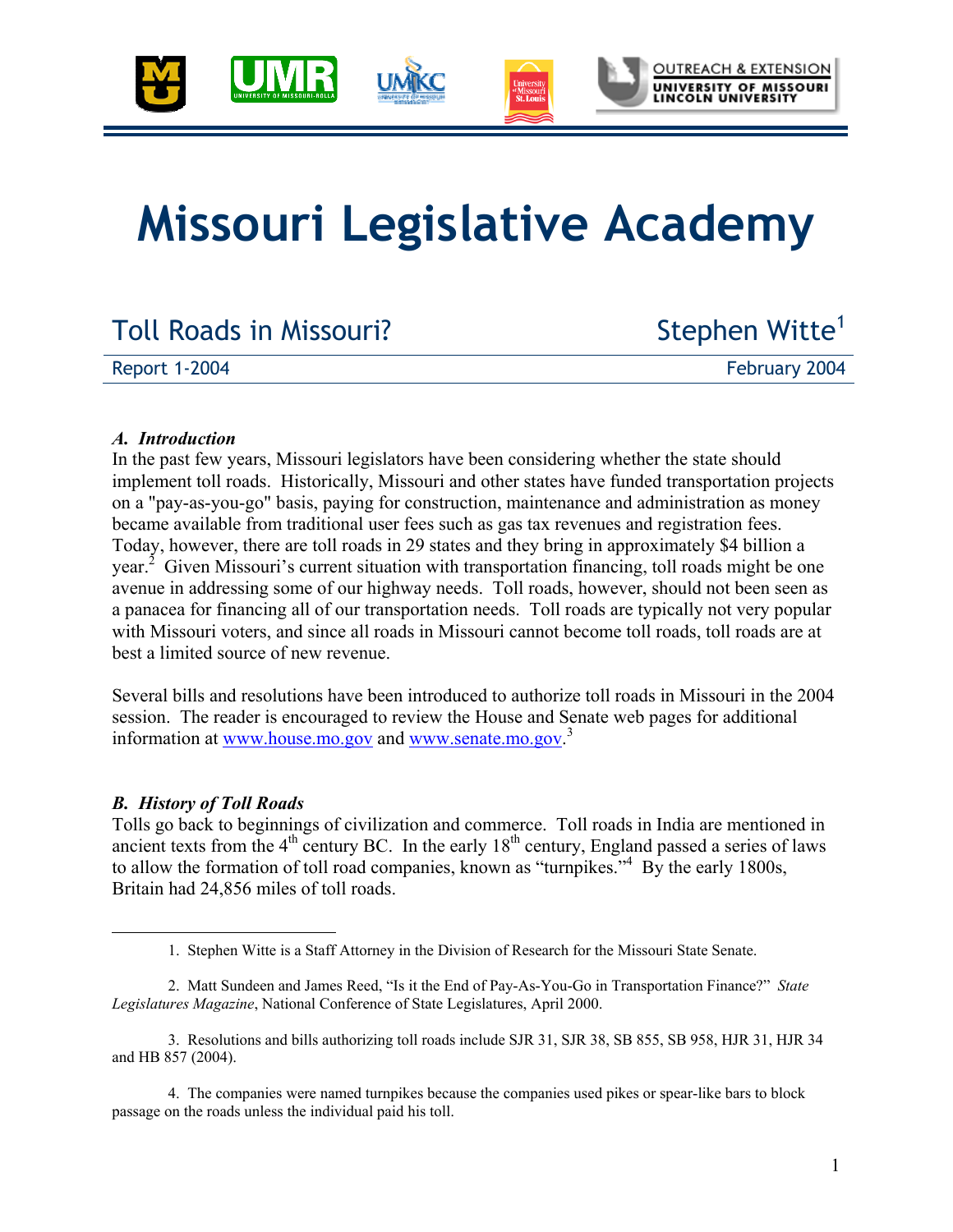Toll roads were prominent in the early days of the American republic. After the American Revolution, an era of road building began. In 1792, the first turnpike was chartered in Pennsylvania.<sup>5</sup> Following the construction of this toll road, several other turnpike companies were chartered across the country. According to one account, at least 10,000 miles of private toll roads were built in the first 60 years of the Republic.<sup>6</sup>

By the late 1800s, turnpikes went into decline because they were unable to compete with the railroads that were more efficient in moving large amounts of goods across the country. After the advent of the automobile in the early  $20^{th}$  century, however, the need for a greater system of highways became more important. The financing of these roads was another matter. In the 1920s the Federal Bureau of Public Roads was created. This agency successfully pushed the idea that a national network of roads was needed and that only government funding would ensure development.<sup>7</sup> Following this paradigm, the Federal Highway Act was enacted in 1921 to provide financial assistance to the states to build roads and bridges.

By the 1930s, it was becoming more apparent that a national network of highways required upfront investments too large to be financed by taxes alone, especially in the eastern part of the United States. A highway building boom ensued in the 1930s and tolls were used on many roads, bridges and tunnels to help finance the construction.

The first roadways to be tolled by a state highway department were in Connecticut. $8$  Various state turnpike authorities were formed during the war years, following the example of the Pennsylvania Turnpike, which was launched in 1935. These government-owned business corporations pioneered the earliest sections of the interstate highway system and financed approximately 2,100 miles of tolled roadways between 1940 and 1956.<sup>9</sup>

In 1956, Congress passed the Federal Aid Highway Act. This act introduced a federal gasoline tax to finance a highway trust account out of which the federal government would fund 90 percent of the cost of new interstate freeways. The federal act grandfathered the existing toll roads into the interstate system, but banned any new toll roads on the interstates.<sup>10</sup> The coast-tocoast highway system envisioned by the federal act was legislated as a tax-supported system, not

10. See 23 U.S.C. Sec. 301 for the general prohibition against tolls on interstates and federal highways.

 <sup>5.</sup> *Toll Facilities in the United States*, U.S. Department of Transportation, Federal Highway Administration, February 1999.

<sup>6.</sup> Joseph Gomez-Ibanez and John R. Meyer, "Private Toll Roads in the United States," Report prepared for the U.S. Department of Transportation, 1991.

<sup>7.</sup> Bruce E. Seely, *Building the American Highway System: Engineers and Policymakers* (Philadelphia: Temple University Press, 1987).

<sup>8.</sup> Gomez-Ibanez and Meyer, 4.

<sup>9.</sup> Peter Samuel, "Highway Aggravation: The Case for Privatizing Highways", Cato Institute, June 27, 1995.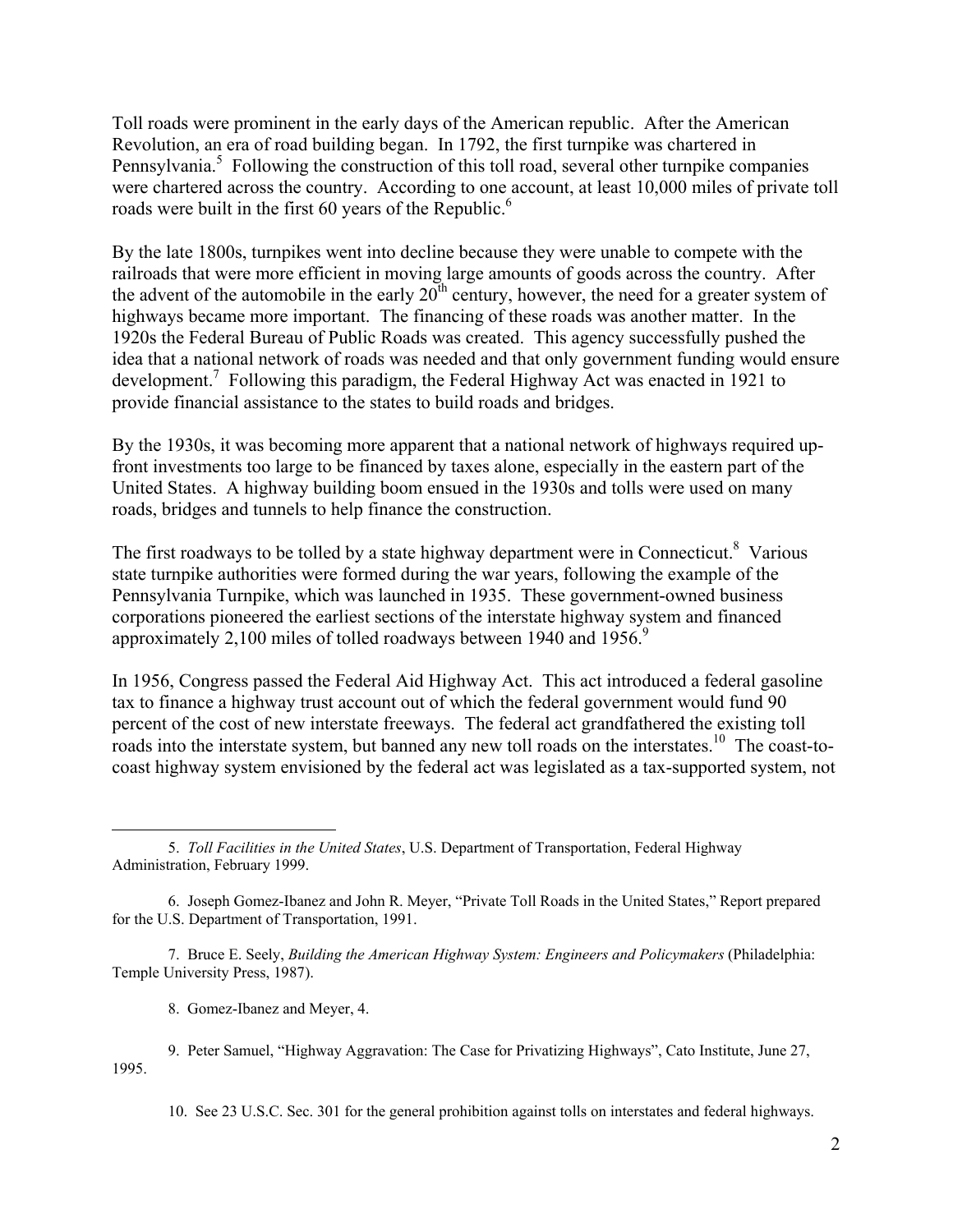a toll system. Accordingly, with the implementation of federal aid to states to build the interstate system, proposals for further toll road construction diminished.

By the 1980's, the pendulum began to swing back again in favor of toll roads. The nation's highway infrastructure was beginning to show signs of age, resistance grew to new state taxes, and federal gas tax money was increasingly unavailable for new highway construction. With decreasing sources of revenues to build new roads, states once again considered the concept of toll roads.

#### *C. Missouri and Toll Roads*

The state of Missouri has never had a state-sponsored toll road system. Although the statutes allow for local political subdivisions to build toll bridges and toll roads under certain circumstances, the Missouri Department of Transportation does not have the authority to engage in building toll roads on its own. $11$ 

In 1967, Governor Hearnes successfully obtained passage of a bill through the General Assembly creating the Missouri Turnpike Authority.<sup>12</sup> The following year, however, the Missouri Supreme Court struck down the act as unconstitutional.<sup>13</sup> In that case, the Missouri Supreme Court held that the act was unconstitutional because it allowed the highway commission to use state road funds to retire obligations incurred by the toll authority. Since the state road fund was only to be used for the purposes enumerated in the constitution, and toll roads were not one of the stated purposes, the Court struck the Act down. The Court further found that the whole Act was unconstitutional since using the state road fund to meet certain obligations of the toll authority was an essential part of the legislation.

In 1970, toll road supporters took the proposal to the voters in the form of a constitutional amendment, but nearly 71 percent of the electorate rejected the plan. In 1991, the General Assembly passed House Joint Resolution 2, a constitutional amendment to authorize toll roads, but the measure failed at the polls in 1992. In recent years, several resolutions to allow toll roads have been proposed in the General Assembly, but none of the resolutions garnered enough votes to be submitted to the voters. Nonetheless, many legislators, discouraged by the recently terminated Fifteen Year Plan, have turned to tolls as another method to finance new construction and to rehabilitate deteriorating highways.

#### *D. Feasibility of Toll Roads in Missouri*

Even if the Missouri Department of Transportation had the authority to construct toll roads, it would have to determine where they would be built. Some highways would not support tolls imposed upon them because they would either not generate enough traffic to support toll road construction or, if constructed, the tolls would be too high to make them economically feasible.

 <sup>11.</sup> See chapter 234 and 238, RSMo. For example, under the Transportation Corporation Act of 1990 (sections 238.300 to 238.367), not-for-profit corporations are given the authority to build toll roads and toll bridges. The first and only project financed under the Public-Private Partnership Act was the Lake of the Ozarks Bridge and several miles of approach road to the bridge. The toll bridge opened in 1998 and cost approximately \$24 million.

<sup>12.</sup> Chapter 225, RSMo 1967 (now repealed).

<sup>13.</sup> See, *Pohl v. State Highway Commission of Missouri*, 431 S.W.2d 99 (Mo. banc 1968).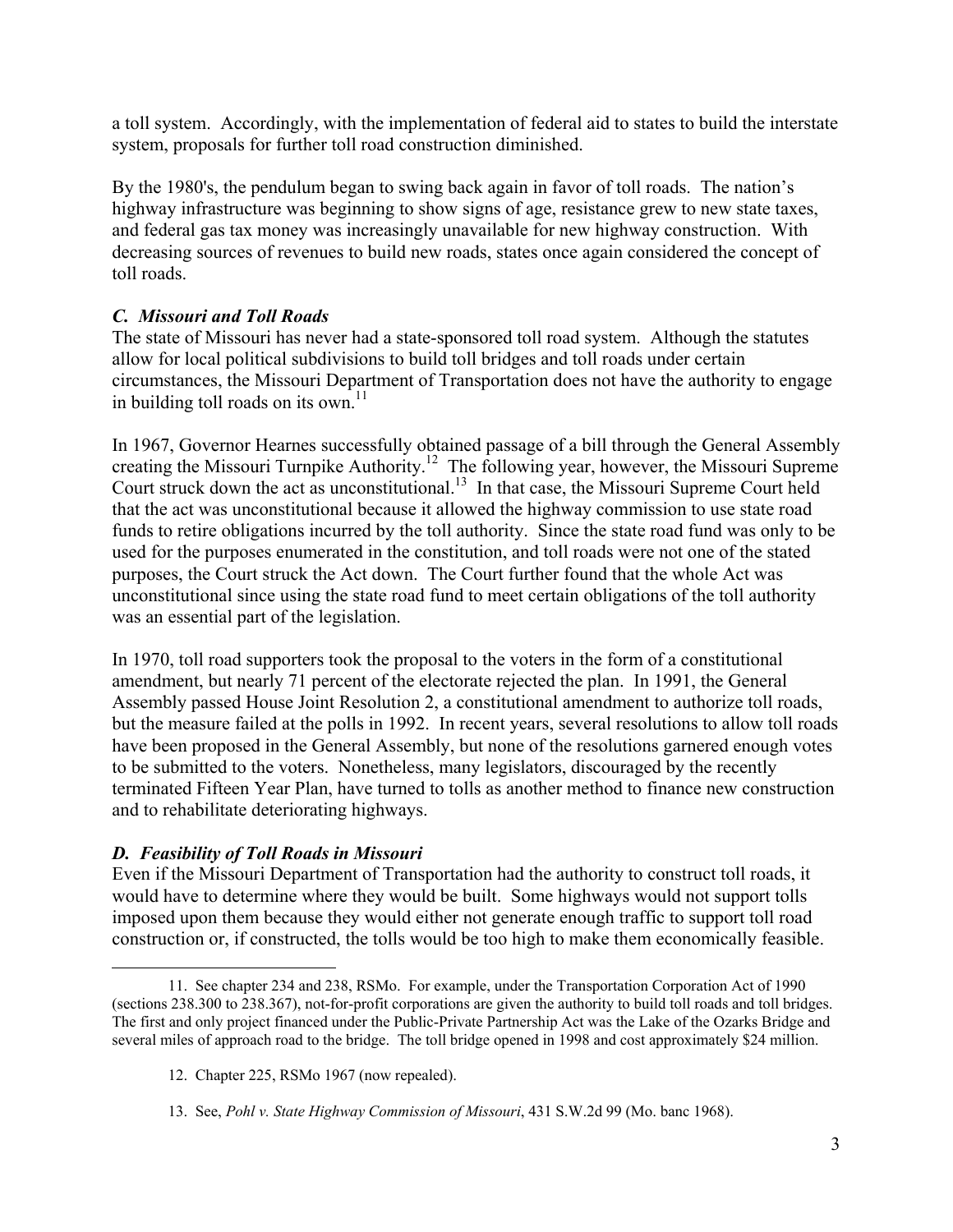Many supporters of tolls have suggested that some of the interstates, such as I-70, should become toll roads. As mentioned above, however, there is a federal prohibition against charging a toll on a federal interstate, although in recent years, Congress has curtailed the restriction. In 1987, Congress enacted a toll road pilot program in which nine states were given the authority to pursue development and construction of toll roads with up to 35 percent federal aid funds.

In 1998, Congress passed the Transportation Equity Act for the 21<sup>st</sup> Century (TEA-21). TEA-21 creates a pilot program under which a state may collect tolls on an interstate highway. The pilot program contains a long list of requirements for using tolls on existing interstates. These requirements include: (1) no more than three national projects can be approved under the pilot program; (2) projects selected for the program must be those that cannot be funded without tolls; (3) the state must show that the interstate could not be maintained or improved "to meet current or future needs" from state apportionments and allocations; (4) all tolls must be used only for debt service, reasonable rates of returns on private sector investments (if any) and costs to improve and operate the toll facility; (5) the local metropolitan planning organization must be notified of the plan to use tolls; (6) the state must develop a management and finance plan for implementing tolls; (7) the project must be audited on a regular basis; and (8) no interstate maintenance funds can be used on the project. $^{14}$ 

Thus, if Missouri wants to toll portions of I-70 or some other interstate, it will have to get the Federal government's approval first. Recently, the Missouri Department of Transportation considered building a parallel toll road along I-70 as one alternative to rehabilitating the aging highway. The Department, however, has chosen to widen the lanes on I-70 as the preferred strategy for improving the interstate. Estimated construction costs for widening the highway are \$2.5 billion to \$3 billion.<sup>15</sup> Based on the high price tag for repairing I-70 and Missouri's current revenue shortfalls, Missouri might qualify under the federal pilot project by showing that its conventional funding sources are not sufficient to maintain the interstate.

No state has taken advantage of the toll road pilot project authorized in 1998. Arkansas attempted to do so recently, but the proposal received a lot of opposition from the trucking industry. As a result, the measure was shelved. Other states have faced opposition from the trucking industry when the issue of toll roads has arisen. For example, in Wisconsin, a policy study was issued which stated that Wisconsin's interstate system could be funded by using tolls.<sup>16</sup> Shortly after its release, both the media and the trucking industry attacked the report.<sup>17</sup> As other state experience has shown, not only must toll road projects be economically feasible, they must be politically feasible.

 <sup>14.</sup> Section 1216 of TEA-21, Innovative Surface Transportation Financing Methods, subsection (b) Interstate System Reconstruction and Rehabilitation Pilot Program.

<sup>15.</sup> *I-70 Improvement Study*, The Missouri Highways and Transportation Commission, October 4, 2000.

<sup>16.</sup> Robert W. Poole, Jr., "Private Tollways for Wisconsin," *Wisconsin Policy Research Institute Report*, Vol. 9, No. 2, February 1996.

<sup>17.</sup> Robert W. Poole, Jr. "Another Look at Tolling Wisconsin's Interstates," *Wisconsin Interest*, Fall/Winter 1998.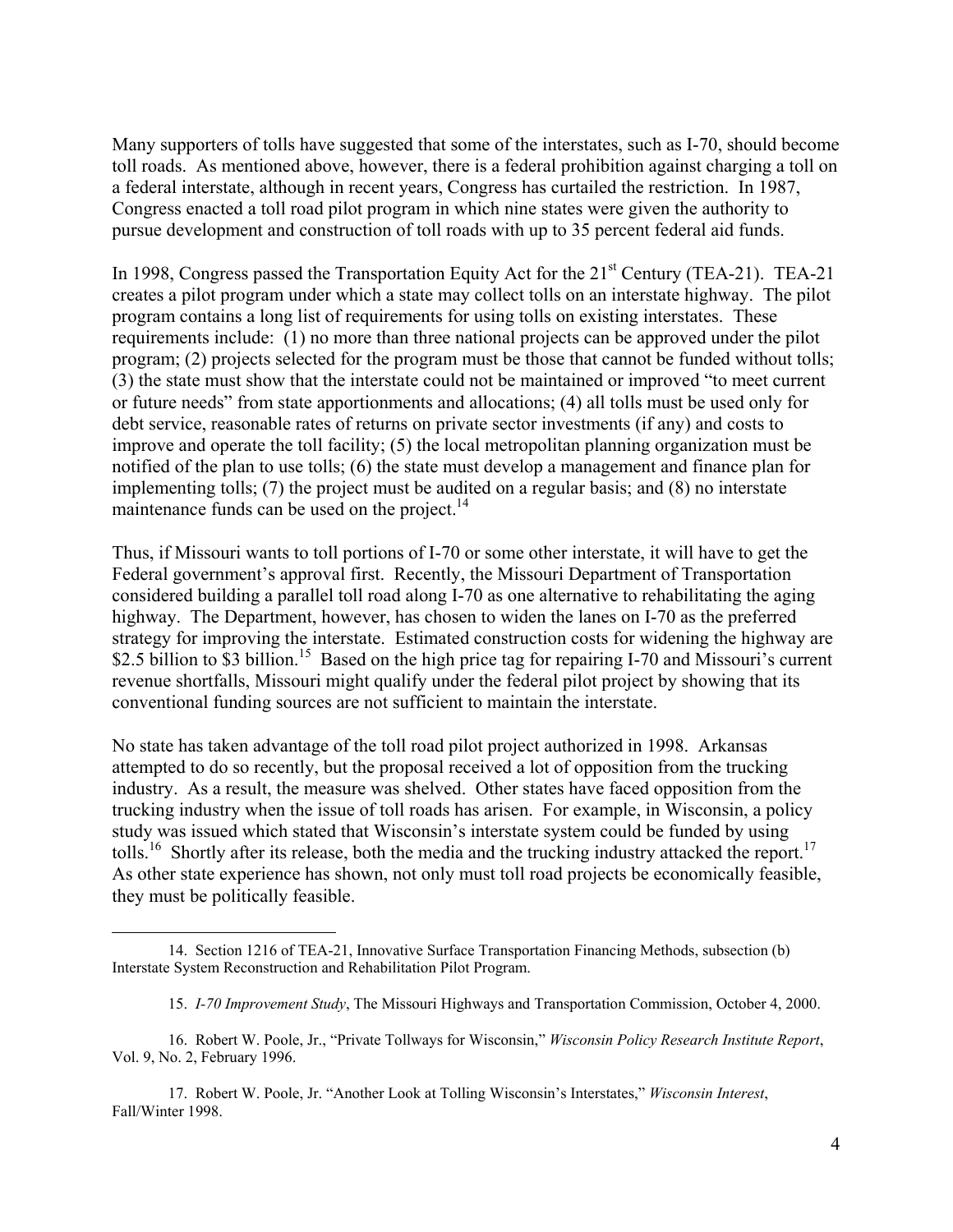#### *E. Advantages and Disadvantages of Toll Roads*

Toll roads offer an alternative source of revenue for constructing new highways or maintaining current roads. Toll roads, like any other issue, offer both positive and negative aspects. The supporters of toll roads tout toll roads as the fairest way to charge motorists for their use of the highways. Tolls force those who use the highway to pay for it, whereas those who do not use the highway are not required to contribute.<sup>18</sup> In addition, toll roads generally charge heavy vehicles in a way that corresponds more closely than motor fuel taxes with the degree of wear that they impose on the pavement. According to the latest federal cost allocation study, the current highway fees "do a poor job reflecting costs at the heavier weights."<sup>19</sup> For example, single-unit trucks over 23 tons pay only 20 percent of the costs they impose, and certain combination trucks near the federal weight limit pay about half the costs they impose. Toll roads could make heavier trucks pay their fair share by imposing a toll, which corresponds with the costs they impose. The Pennsylvania and Ohio turnpikes base their tolls for trucks on weight classes multiplied by the distance traveled by the truck.

Toll roads also offer a way of capturing costs from out-of-state travelers who do not necessarily purchase gasoline while traveling in the state. Since many of these drivers may not purchase gasoline in this state, they are also not paying any gasoline taxes or other similar user fees for driving on our roads. In essence, toll roads ensure that out-of-state drivers pay for the highways they use.

One of the major objections to toll roads raised by opponents is that drivers traveling toll roads are paying twice. In addition to the toll they pay, they are paying motor fuel taxes, registration fees and other transportation-related taxes. Some states, which have toll roads, address the motor fuel tax issue by rebating a certain percentage of the fuel tax when the vehicle is being driven on a toll road. However, this method might be too administratively complex and cumbersome for many motorists. $20$ 

Using toll roads to finance Missouri's highway infrastructure is just another alternative for the General Assembly to consider. Before implementing a toll road system in Missouri, a constitutional amendment would have to be passed giving Missouri Department of Transportation the authority to build and operate them. Further, the state should conduct feasibility studies to determine where to construct the toll roads. Finally, legislators need to determine whether toll roads are "politically feasible" in a state where motorists are used to driving toll-free.

 <sup>18.</sup> Peter Samuel, *Putting Customers in the Driver's Seat: The Case for Tolls*, Reason Public Policy Institute, Policy Study No. 274, November 2000.

<sup>19.</sup> Jim March, *1997 Federal Highway Cost Allocation Study*, (Washington D.C: Federal Highway Administration, report HPP-10/9/97(3M) E, August 1997), p. IV-22.

<sup>20.</sup> For example, Missouri could rebate motor fuel taxes to motorists who use toll roads in the same manner as it rebates the tax paid by farmers and other persons who use motor fuel for non-highway purposes. Returning rebates would be administratively complicated and it would be difficult for individuals to maintain records of the fuel they used while on a toll road.